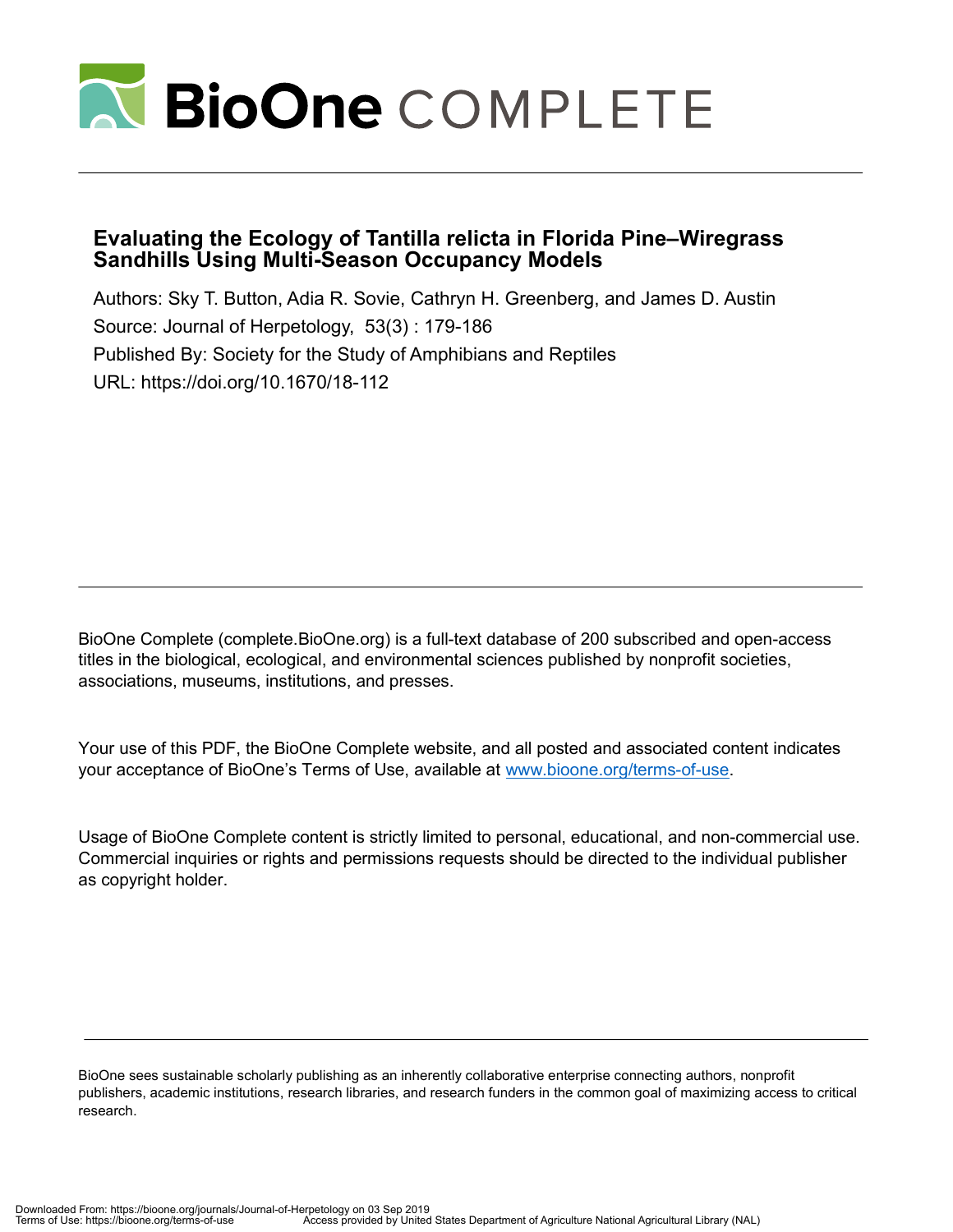## Evaluating the Ecology of Tantilla Relicta in Florida Pine–Wiregrass Sandhills Using Multi-Season Occupancy Models

Sky T. Button, $^{1,2}$  Adia R. Sovie, $^3$  Cathryn H. Greenberg, $^4$  and James D. Austin $^3$ 

<sup>1</sup>Department of Fish and Wildlife Conservation, Virginia Tech, Blacksburg, Virginia, 24061, USA<br><sup>3</sup>Department of Wildlife Ecology and Conservation, University of Elerida, Cainesville, Elerida, 32611

 ${}^{3}$ Department of Wildlife Ecology and Conservation, University of Florida, Gainesville, Florida, 32611, USA

USDA Forest Service, Southern Research Station, Bent Creek Experimental Forest, 1577 Brevard Road, Asheville, North Carolina, 28806, USA

ABSTRACT.—Occupancy modeling may be the most effective tool for studying the occurrence of secretive fossorial squamates. Our objective was to use occupancy models to test whether Florida Crowned Snakes (Tantilla relicta) are a suitable model species for other, more-secretive fossorial squamates. Tantilla relicta are easier to study than other fossorial squamates and likely respond to habitat management (e.g., fire frequency) similarly to these harder-to-study species of concern. We sampled T. relicta using 24 groups of drift fences in longleaf pine–wiregrass sandhills, Ocala National Forest, Florida, USA to assess how habitat characteristics and weather influenced their occupancy, detection, colonization, and extinction rates. We predicted that temperature, rainfall, substrate composition, and prescribed burn history would influence T. relicta occupancy, detection, and movement in variable directions. The best-supported multiseason occupancy model included 1) initial occupancy influenced by time since last burn, 2) extinction and colonization as random processes, and 3) detection influenced by percent leaf litter and rainfall. Tantilla relicta were most likely to occupy recently burned sites and were most easily detected during dry periods and at sites with low leaf litter cover. Our results are consistent with research suggesting that short-return prescribed fires benefit many reptile species in central Florida's xeric longleaf pine–wiregrass forests. Further, our results provide modest evidence that T. relicta are suitable model organisms for studying fossorial squamate assemblages.

Many reptile species are difficult to study because of their cryptic life histories and low detection probabilities. This is particularly true for fossorial species that spend most of their time in inaccessible habitats (Steen, 2010; Willson and Pittman, 2018). Although these reptiles defy conventional study methods, statistical frameworks that account for their low detectability (e.g., occupancy modelling) can create novel opportunities for studying their ecology (Luiselli, 2006; Durso et al., 2011; McGrath et al., 2015). However, occupancy models and other study methods which incorporate detection have been applied to only a few fossorial reptile species (Bailey et al., 2004; Gooch et al., 2006; Luiselli, 2006; Durso et al., 2011), and large knowledge gaps about these species persist.

Research on upland fossorial squamates typifies the challenges associated with cryptic reptiles, which are often difficult to detect using even the most-efficient sampling schemes (Steen et al., 2012a). Several poorly studied fossorial reptile species inhabit longleaf pine–wiregrass upland forests in the southeastern United States (Campbell and Christman, 1982; Ford et al., 1991). These species spend most of their time underground or in other habitats inaccessible to researchers, often precluding indepth studies of their ecology and habitat needs (Steen, 2010; Steen et al., 2012a). Previous studies have succeeded in studying the ecology of large-bodied upland squamates using statistical frameworks that account for imperfect detection (Steen et al., 2012b). However, smaller-bodied members of this assemblage have often been ignored, and it remains unknown how much sampling effort is necessary to detect these species when they are present. Studying the most-easily detectable members of this assemblage using occupancy models may serve as a useful starting point for bridging this gap. Estimates of detectability derived from such studies can be viewed as best-case estimates of how much effort, at a minimum, is needed to study morecryptic or rare species and may help inform sampling schemes for studying more-cryptic or rare members of this assemblage.

Florida Crowned Snakes (Tantilla relicta) are an excellent candidate species for developing such minimum estimates of small-bodied fossorial squamate detectability. Tantilla relicta are sympatric with several other ecologically similar squamates (e.g., Lampropeltis extenuata [Short-Tailed Snake], Plestiodon reynoldsi [Florida Sand Skink], and Rhineura floridana [Florida Worm Lizard]) but are presumably more common (Mushinsky and Witz, 1993). Tantilla are captured in drift fence pitfall traps at rates  $100\times$  those of similar squamates in suitable upland habitat (Greenberg, unpubl. data), a difference likely not explained by differential detection probabilities alone. Like several other fossorial squamates, they live in longleaf pine– wiregrass uplands and are most easily sampled using drift fences and pitfall traps (Mushinsky and Witz, 1993; Greenberg et al., 1994; Enge, 2001). Tantilla relicta may also represent a suitable model species for evaluating the ecology of secretive fossorial squamate assemblages because they are relatively easy to study and are an important prey item of some other assemblage members (Godley et al., 2008). Other fossorial upland species tend to be associated with recently burned areas (Mushinsky, 1985; Greenberg, 1994) and are generally thought to be surface-active before or after rainfall (Howze and Smith, 2012; Enge, 2014; Lillywhite, pers. comm.). If they are a suitable model species, Tantilla relicta should also occur at recently burned sites and be more surface active in conjunction with rainfall. Tantilla relicta surface activity patterns should be inferable from patterns of detectability using pitfall traps because captures in these traps are a direct result of surface movements.

Given the potential for studies of T. relicta to yield inferences about upland fossorial snake assemblages, it is desirable to have estimates of their detectability and habitat preferences. The detectability and site occupancy of cryptic species can be estimated using occupancy models (MacKenzie et al., 2002; MacKenzie and Bailey, 2004). Briefly, these models assume demographic closure or random changes in occupancy within

<sup>&</sup>lt;sup>2</sup>Corresponding Author. Present address: Department of Wildlife Ecology and Conservation, University of Florida, Gainesville, Florida, 32611, USA. E-mail: sbutton@vt.edu

DOI: 10.1670/18-112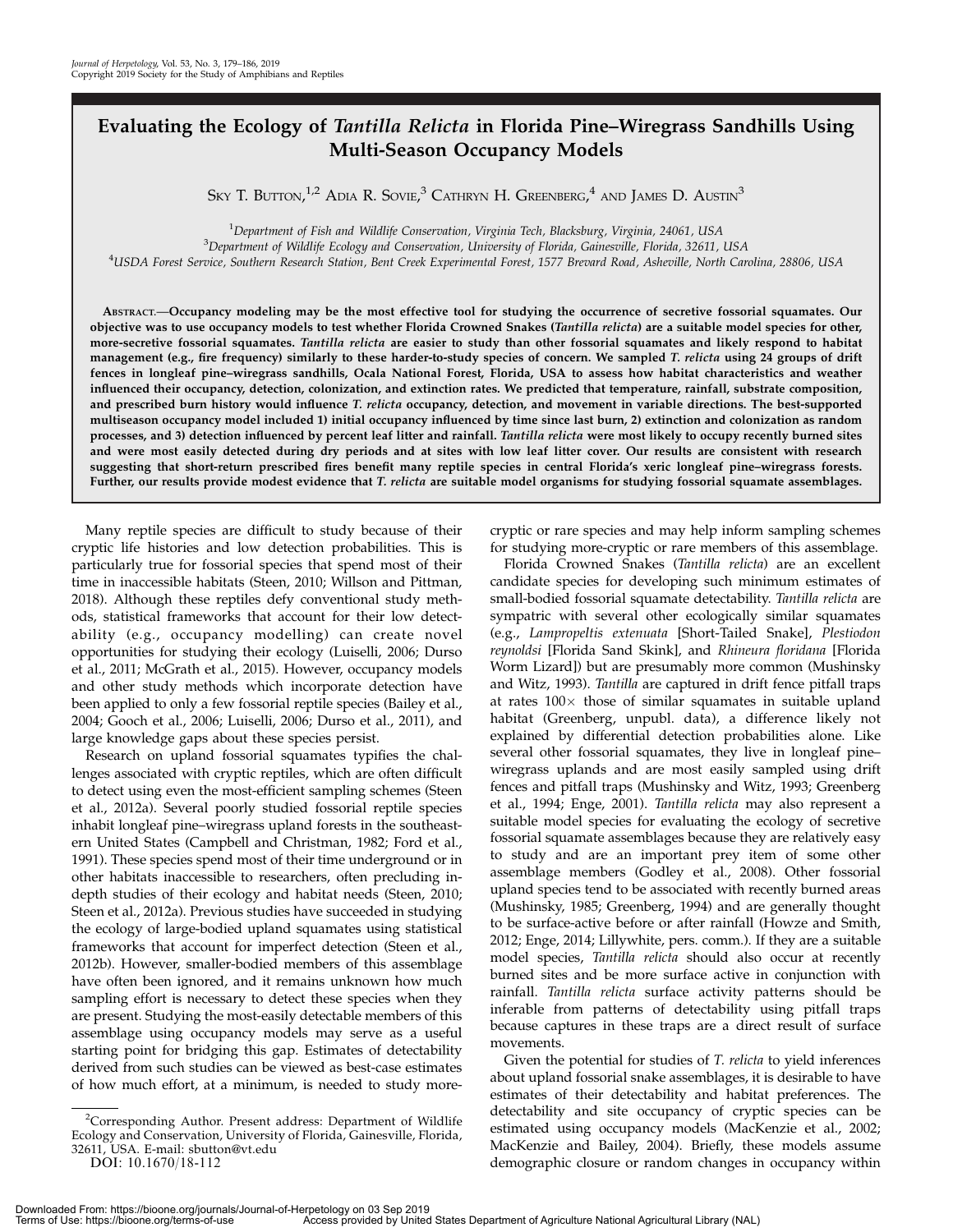

FIG. 1. Locations of drift fence arrays used to capture T. relicta in Ocala National Forest, USA. Green areas represent protected areas, including Ocala National Forest. Triangles indicate study ponds with drift fence arrays. We treated 2-4 drift fence triplets (total  $n = 24$ ) at each pond as sites in our analysis.

"primary periods" consisting of multiple samples and use detection/nondetection data within these periods to estimate detectability and site occupancy. Multiseason occupancy models allow for multiple primary periods, provide estimates of colonization and extinction between these periods (MacKenzie et al., 2003), and are useful for determining how a species is moving into and out of selected study sites. Using a multiseason occupancy modeling framework, we sought to determine 1) the minimum amount of effort necessary to declare T. relicta absent with a 95% confidence interval (CI) using pitfall traps, 2) which physical and environmental characteristics maximize T. relicta detectability and site occupancy, 3) the appropriateness of treating T. relicta as a model species for other small-bodied fossorial squamates in future studies, given their habitat preferences and surface activity patterns, and 4) how often T. relicta site occupancy changes over time.

We hypothesized that T. relicta should be less surface-active (i.e., detectable) during rainy periods and at sites with high percentages of leaf litter/pine straw cover. Rain is known to hinder short-term fossorial snake surface activity in the Southeastern Coastal Plain, potentially because snakes in this region have limited sensory perception while surface active during rainfall (Eskew and Todd, 2017) or because the top layer of well-drained sandy soils in this region is only briefly inundated with water following light or moderate precipitation (Brady and Weil, 2008). Further, substrate compaction seems likely to reduce how easily T. relicta can move below the surface, thus avoiding capture in pitfall traps. As frequent prescribed fires benefit fauna in central Florida's longleaf pine–wiregrass forests (Mushinsky, 1985; Greenberg, 1994), we hypothesized that T. relicta would occupy recently burned sites more often.

Finally, we predicted that rainfall and temperature over 8-wk periods would drive T. relicta colonization and extinction rates because both are known to affect snake surface activity (in either positive or negative directions depending on species; Mertens, 1994; How and Shine, 1999; Howze and Smith, 2012; Nordberg and Cobb, 2017) and also drive long-term changes in snake habitat suitability (Penman et al., 2010).

### MATERIALS AND METHODS

Study Area.—Between 1 February 2014 and 30 June 2015, we sampled *T. relicta* using drift fence arrays at eight locations in pine–wiregrass upland savanna (Fig. 1). We designed trapping arrays to capture amphibians; thus, we located them in terrestrial habitat adjacent to eight small (0.10–0.37 ha), ephemeral, groundwater-driven sinkhole wetlands. These wetlands were embedded within xeric longleaf pine–wiregrass uplands of the Floridan Aquifer System region, Ocala National Forest, Marion and Putnam Counties, Florida (Fig. 1; Greenberg et al., 2015). During the study period, average weekly temperatures ranged from 11 $\degree$ C in December to 30 $\degree$ C in August. Total yearly rainfall (1 February 2014 to 31 January 2015) at our study areas was 184.1 cm, with more than half occurring during late spring and summer. Heavy precipitation was associated with thunderstorms and tropical systems in summer and fall, and wet autumn, winter, or spring frontal systems (Winsberg, 1990). The average recency of prescribed fire during our study varied between 410 and 6,927 d across our eight study locations.

Field Methods.—We utilized the straight-line drift fence design and trapping methods described by Greenberg et al. (2015, 2017). In brief, we placed four pitfall traps (19-L buckets) at the ends of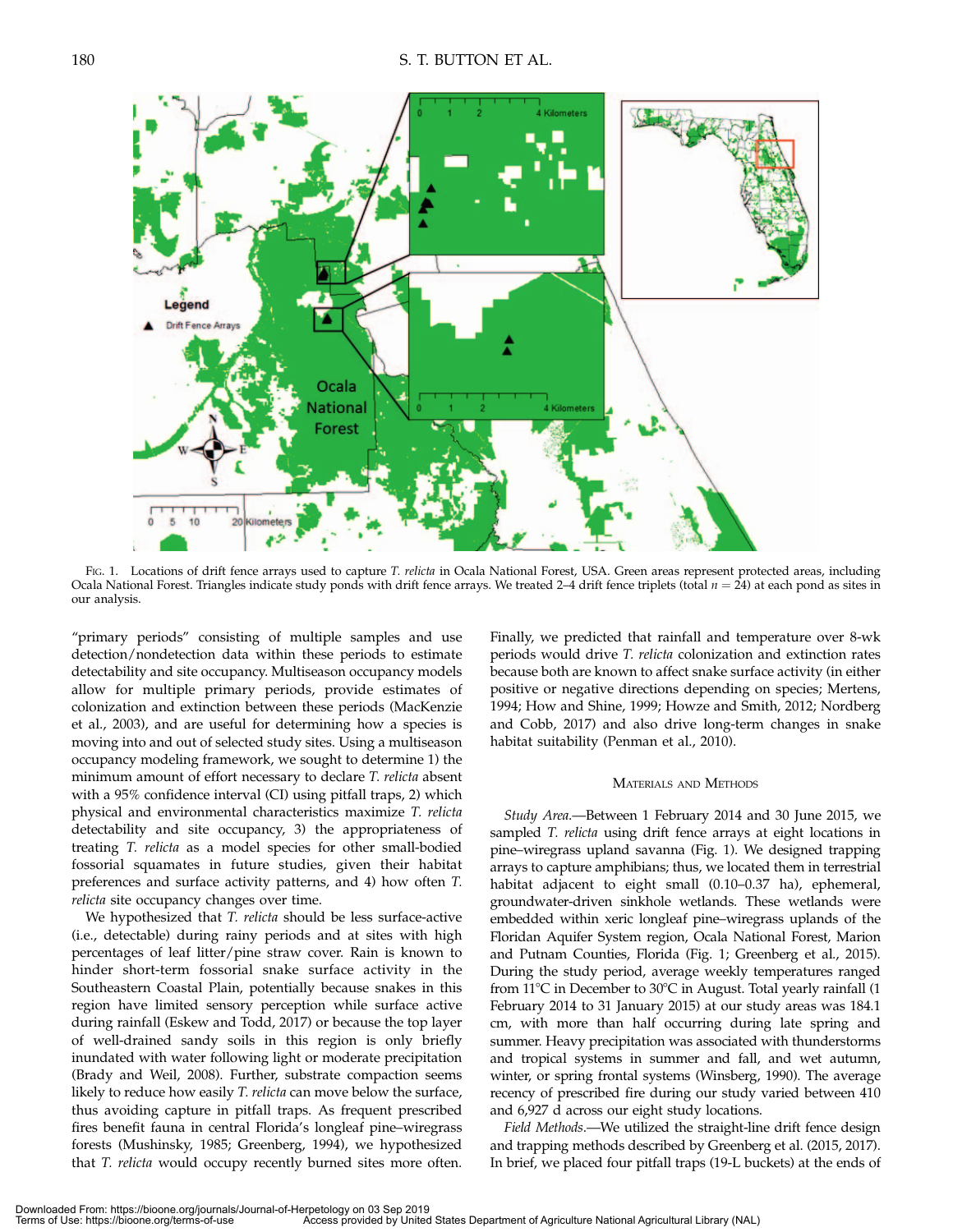7.8 m-long straight-line aluminum fences that were equally, intermittently spaced to encircle 50% of each pond's circumference. Our traps were effective for capturing several small-bodied amphibian and reptile species, consistent with observations by Enge (2001). We have observed small squamates falling into pitfall traps on several occasions, but have never seen individuals slowing down or stopping upon approaching a trap (Button, pers. obs.), suggesting that they do not notice the traps and therefore cannot intentionally avoid them. We checked traps three times per week during spring, summer, and early fall, and 1–2 times per week (or more during unseasonably warm temperatures or following heavy rainfall) during late fall and winter when capture rates were negligible. After capturing T. relicta, we marked them by scale-clipping and released them within 1–2 m of their original capture location. We monitored rainfall using a rain gauge and the temperature using a thermometer. At the end of the study we categorized the habitat structure surrounding each drift fence. Using a modified Daubenmire (1959) classification method, we visually categorized percent bare ground, percent leaf litter/pine straw, and percent grasses and forbs within a 2-m buffer of each straight-line drift fence into 10 classes  $(1 = 0-10\%, 2 = 11-20\%, 3 = 2-30\%,$  etc.). We estimated substrate composition at the end of the study because removal and trampling of vegetation within  $\sim 0.5$  m of fences was common during normal sampling activity. Changes in substrate composition across the duration of this study were generally minor because of its relatively short time span (17 mo) and because of a lack of fire and other major disturbances during the study period.

Data Processing.—The performance of occupancy models increases as the number of spatial replicates and naïve occupancy rates increase (MacKenzie and Bailey, 2004). Therefore, we sought to break our 8 drift fence arrays (each consisting of 9 to 16 individual drift fences) into smaller units to maximize model performance. We initially attempted to treat every drift fence as its own replicate, but Moran's I Correlograms (Dormann et al., 2007) indicated that detection/nondetection data at adjacent drift fences were spatially autocorrelated and that naïve occupancy at individual fences was too low for occupancy models to produce meaningful results. We ultimately chose to treat groups of three adjacent drift fences (fence triplets) as individual replicates in our analyses because doing so increased naïve occupancy to satisfactory levels. We randomly designated 2–4 equally spaced fence triplets as replicates within each of our eight drift fence arrays, resulting in 24 total replicates. We spaced replicates >25 m apart (Fig. 2) because detection/nondetection data were not autocorrelated beyond 25 m and because small-bodied squamates do not often move beyond such distances across short periods (Barbour et al., 1969; Webb and Shine, 1997; How and Shine, 1999; Hill and Fitzgerald, 2007). Several drift fences could not be incorporated into a replicate without violating the need to space replicates >25 m apart, so we discarded data from those fences (Fig. 2). Each replicate (fence triplet) covered an area of approximately 500  $m^2$ . We pooled estimates of substrate composition across the three fences within each replicate to determine overall substrate composition at each replicate. We also calculated average days since last burn at each replicate across the duration of the study using existing data on when prescribed burns were conducted at each of our eight drift fence arrays (United States Forest Service, unpubl. data). To improve model performance, we z-scaled fire history prior to analysis.

Multiseason occupancy models assume demographic closure (or random changes in occupancy) and repeated sampling



FIG. 2. Design of T. relicta drift fence arrays in Ocala National Forest, USA, and method for designating multiple, independent sites around the same pond. We spaced all sites at least 25 m apart because spatial autocorrelation was negligible at this distance.

(''secondary periods'') within short-term ''primary periods'' but they do permit changes in occupancy between these periods. We used month-long primary periods each containing four, 1-wk secondary periods. We sampled T. relicta during six primary periods spaced 8 wk apart (24 total secondary periods; total effort  $= 48,384$  trap nights). We formatted sampling data within each week by collapsing T. relicta detection/nondetection data at each replicate across site visits ( $n = 1-3$ ) within the same week into a single detection/nondetection measure for the week (i.e., we considered T. relicta to have been "detected" at a replicate within a given week if we captured any individuals at that replicate on at least one occasion during that week). We used 4-wk primary periods because nonrandom T. relicta movements into and out of replicates seemed unlikely during such periods given the low movement rates typical in fossorial squamates (Barbour et al., 1969; Webb and Shine, 1997; How and Shine, 1999; Hill and Fitzgerald, 2007). Spacing primary periods only 8 wk apart allowed us to minimize the amount of between-period data that needed to be discarded, while still allowing for nonrandom changes in site occupancy between primary periods based on conservative estimates of small squamate movements (Barbour et al., 1969; Macartney et al., 1988).

Data Analysis.—We built multiseason occupancy models (Mac-Kenzie et al., 2003) using the package 'unmarked' in R (Fiske and Chandler, 2011; Version 3.3.3, R Core Development Team). Unmarked uses detection/nondetection data from individual surveys (secondary periods) to estimate detection probability and combines naïve occupancy estimates (proportion of sites with at least one detection event within each primary period) with estimated detection probabilities to predict initial site occupancy. Colonization and extinction parameters estimate changes from initial occupancy that occur between primary periods.

We tested temperature and rainfall data within primary periods as detection covariates in our models and as colonization and extinction covariates between primary periods. We performed a principle components analysis (PCA) on temperature variables (minimum temperature, mean temperature, maximum temperature) within secondary sampling periods to minimize variable redundancy while also minimizing the potential for overfitting models with too many covariates. We used an orthogonal factor incorporating minimum, maximum, and mean temperature instead of selecting one metric and discarding the other two. For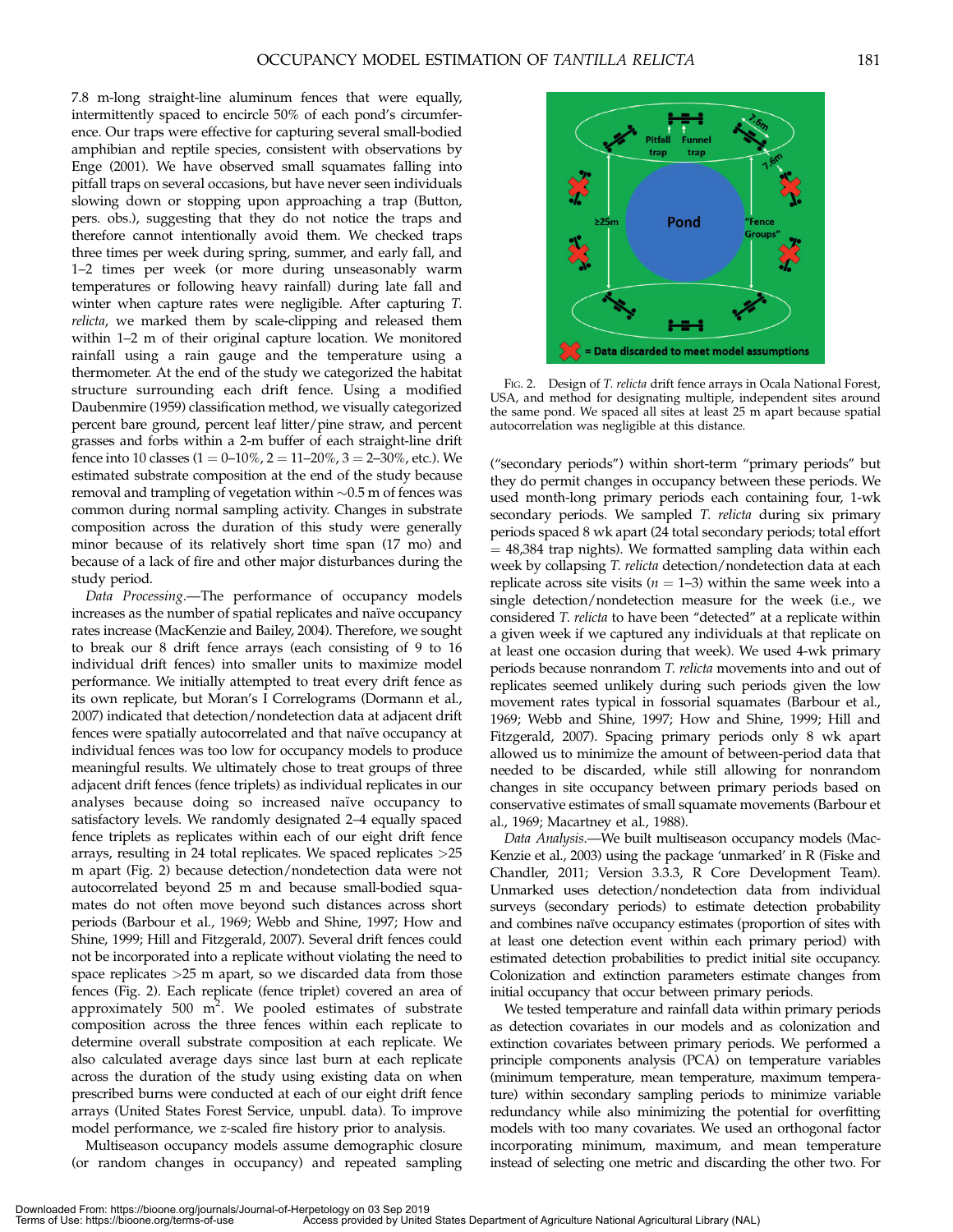

FIG. 3. Estimates of average T. relicta occupancy, colonization, extinction, and detection rates across the course of our study in Ocala National Forest, USA. Error bars show standard errors.

each secondary period we used the first orthogonal factor (F1, 93.99% variability explained) as a covariate in our analyses of detection probability. We did not include rainfall in this PCA because it was relatively uncorrelated with all temperature metrics within primary periods. We also performed a PCA on all weather measurements taken during 8-wk gaps between primary periods and used the first orthogonal factor (F1, 90.17% variability explained) as a covariate for modeling colonization and extinction. In addition to temperature variables, we also tested percent leaf litter, bare ground, and recency of prescribed fire (in days) as occupancy covariates in our models. We chose not to test percent grass/forb cover as an occupancy covariate because it was highly correlated with percent leaf litter. We z-scaled all variables prior to analysis. It was unnecessary to incorporate spatial eigenvectors into our models as covariates or to spatialize our predictors (Huang and Frimpong, 2015) because detection/nondetection data showed no signs of spatial autocorrelation and, therefore, were not driven by spatial autocorrelation present in any predictor variables.

We built models using the stepwise procedure described by Burnham and Anderson (2003). This procedure increases model complexity at each step and consists of first building models for detection probability while holding all other parameters constant. Occupancy terms are added to the best-performing of these initial models, which are ranked using Akaike's Information Criterion (AIC; Akaike, 1998). Colonization and extinction terms are later added to the best-performing of these models. We built 13 total models using this procedure, based on biological hypotheses about T. relicta movement rates, habitat preferences, and detectability. We used a null model to derive estimates of average detectability and site occupancy, colonization, and extinction. We then used the null model estimate of detectability to estimate the amount of effort (trap nights and number of unsuccessful visits using our sampling scheme) necessary to declare T. relicta absent from a site with 95% confidence (McArdle, 1990). We defined a trap night as the passage of a single night at a single pitfall trap.

#### **RESULTS**

We captured at least one T. relicta during 66 of 576 total possible secondary periods across our 24 fence triplets (48,384 trap nights). Null model estimates of overall detection, occupancy, colonization, and extinction were 0.213 (95% CI: 0.135, 0.291), 0.562 (95% CI: 0.250, 0.874), 0.398 (95% CI: 0.180, 0.616), and 0.337 (95% CI: 0.047, 0.627), respectively (Fig. 3). Our null model estimate of detection suggests that it is necessary to make 12.57 "visits" (equivalent to 1,056 trap nights) within a 4wk period to declare *T. relicta* absent from sites of our size with 95% confidence. Our top-ranked model included percent leaf litter cover and rainfall as detection covariates, recency of last burn as an initial occupancy covariate, and colonization and extinction as random processes (Fig. 4; Table 1). Tantilla relicta occupied recently burned sites more often during our study, but the 95% CI crossed 0 ( $\beta = -5.790$ ; 95% CI:  $-49.106$ , 37.526). Our top model suggested that high leaf litter cover decreased T. *relicta* detection (Fig. 2;  $\beta = -0.531$ ; 95% CI:  $-0.837$ ,  $-0.225$ ). Increased rainfall over the preceding week also decreased detection (Fig. 2;  $\beta = -0.344$ ; 95% CI:  $-0.654$ ,  $-0.034$ ). Temperature appeared to have negligible influence on detectability, and its inclusion weakened model performance. We also found no evidence that our weather variables collectively influenced colonization or extinction at our study sites across 8-wk periods (Table 1).

#### **DISCUSSION**

Low capture rates of T. relicta are likely a function of low detectability rather than rarity (Mushinsky and Witz, 1993). We estimated high site occupancy (0.562), although T. relicta was only captured during 11.4% of week-long secondary periods across all 24 sites. Our estimate of T. relicta detection probability (0.213) is relatively low compared to other herpetofauna (Bailey et al., 2004; Gooch et al., 2006; Durso et al., 2011; Rodda et al., 2015), supporting the idea that upland fossorial squamates are exceptionally difficult to sample. Steen et al. (2012a) found,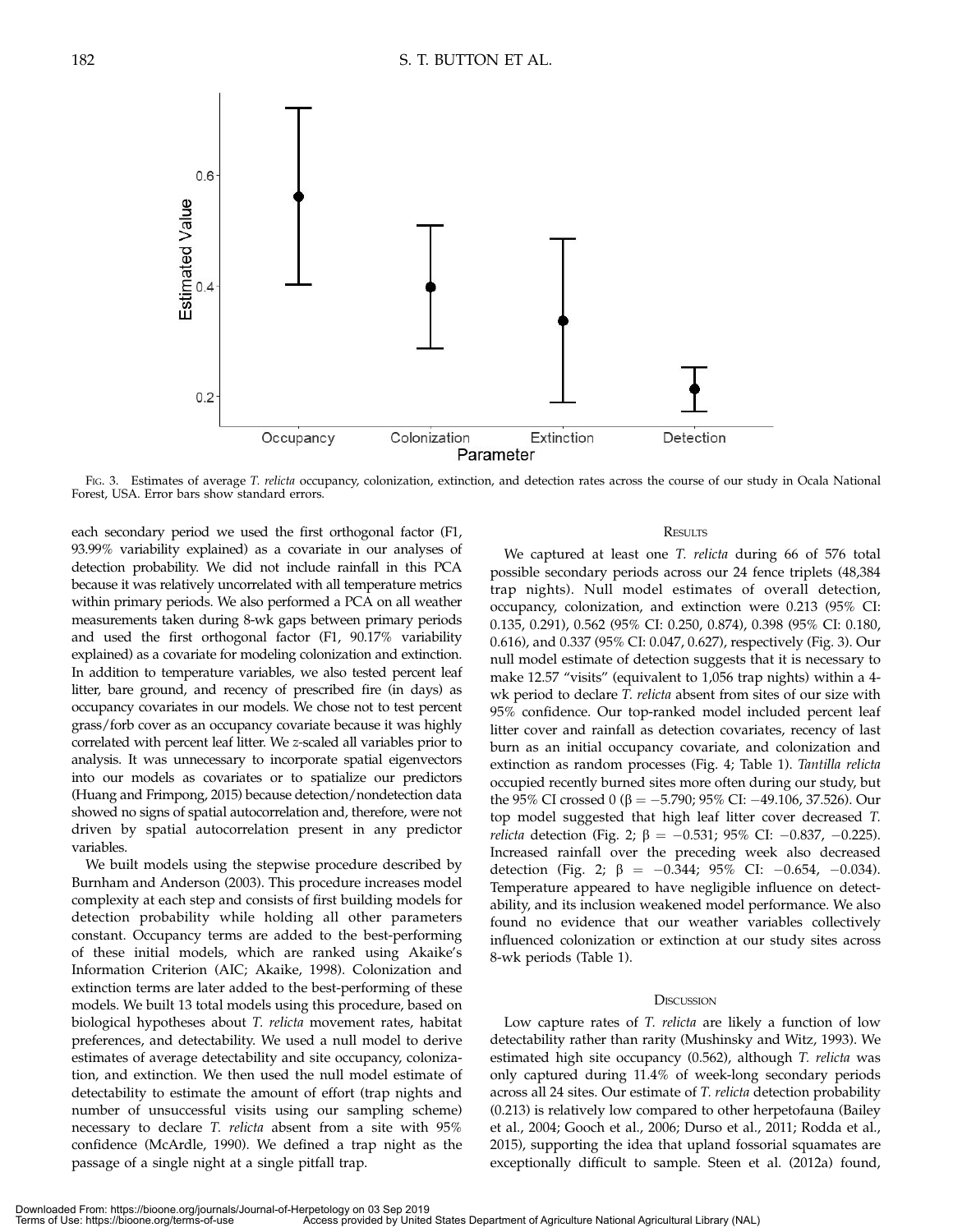TABLE 1. Models of T. relicta occupancy  $(\Psi)$ , detection probability  $(p)$ , colonization  $(\gamma)$ , and extinction  $(\epsilon)$ . Models were built using a stepwise procedure (Burnham and Anderson, 2003) and ranked by AIC. Rain = rainfall; Temp = F1 from PCA of minimum, maximum, and mean temperatures within each primary period;  $LL =$  percent leaf litter cover;  $BG$  = percent bare ground cover; Fire = average days since last prescribed burn;  $WX$  (Weather) = F1 of temperature and rainfall PCA constructed using data between primary periods.

| Model                                                        | AIC    | $\triangle$ AIC | W <sub>i</sub> |
|--------------------------------------------------------------|--------|-----------------|----------------|
| Step 1                                                       |        |                 |                |
| $\Psi(.)\gamma(.)\epsilon(.)p(LL + Rain)$                    | 399.13 | 0.00            | 0.729          |
| $\Psi(.)\gamma(.)\varepsilon(.)p(LL)$                        | 402.06 | 2.93            | 0.169          |
| $\Psi(.)\gamma(.)\epsilon(.)p(Rain)$                         | 403.85 | 4.72            | 0.069          |
| $\Psi(.)\gamma(.)\varepsilon(.)p(BG)$                        | 407.26 | 8.13            | 0.013          |
| $\Psi(.)\gamma(.)\varepsilon(.)p(.)$                         | 407.53 | 8.40            | 0.011          |
| $\Psi(.)\gamma(.)\varepsilon(.)p$ (Fire)                     | 408.94 | 9.81            | 0.005          |
| $\Psi(.)\gamma(.)\varepsilon(.)p$ (Temp)                     | 409.44 | 10.31           | 0.004          |
| Step 2                                                       |        |                 |                |
| $\Psi$ (Fire) $\gamma$ (.) $\varepsilon$ (.) $p$ (LL + Rain) | 395.20 | 0.00            | 0.743          |
| $\Psi(BG)$ γ(.)ε(.)p(LL + Rain)                              | 399.09 | 3.89            | 0.106          |
| $\Psi(.)\gamma(.)\epsilon(.)p(LL + Rain)$                    | 399.13 | 3.93            | 0.104          |
| $\Psi(L\dot{L})\gamma(.)\dot{\varepsilon}(.)p(LL + Rain)$    | 400.75 | 5.55            | 0.046          |
| Step 3                                                       |        |                 |                |
| $\Psi$ (LL) $\gamma$ (.) $\varepsilon$ (.) $p$ (LL + Rain)   | 395.20 | 0.00            | 0.476          |
| $\Psi$ (LL)γ(WX)ε(.)p(LL + Rain)                             | 396.72 | 1.52            | 0.223          |
| $\Psi$ (LL)γ(.)ε(WX)p(LL + Rain)                             | 396.76 | 1.56            | 0.218          |
| $\Psi$ (LL)γ(WX)ε(WX)p(LL + Rain)                            | 398.71 | 3.51            | 0.082          |
| All Models                                                   |        |                 |                |
| $\Psi$ (LL) $\gamma$ (.) $\varepsilon$ (.) $p$ (LL + Rain)   | 395.20 | 0.00            | 0.400          |
| $\Psi$ (LL) $\gamma$ (WX) $\varepsilon$ (.) $p$ (LL + Rain)  | 396.72 | 1.52            | 0.188          |
| $\Psi$ (LL) $\gamma$ (.) $\varepsilon$ (WX) $p$ (LL + Rain)  | 396.76 | 1.56            | 0.184          |
| $\Psi$ (LL)γ(WX)ε(WX)p(LL + Rain)                            | 398.71 | 3.51            | 0.069          |
| $\Psi(BG)\gamma(.)\varepsilon(.)p(LL + Rain)$                | 399.09 | 3.89            | 0.057          |
| $\Psi(.)\gamma(.)\epsilon(.)p(LL + Rain)$                    | 399.13 | 3.93            | 0.056          |
| $\Psi(L\dot{L})\gamma(.)\dot{\varepsilon}(.)p(LL + Rain)$    | 400.75 | 5.55            | 0.025          |
| $\Psi(.)\gamma(.)\varepsilon(.)p(LL)$                        | 402.06 | 6.85            | 0.013          |
| $\Psi(.)\gamma(.)\varepsilon(.)p(Rain)$                      | 403.85 | 8.65            | 0.005          |
| $\Psi(.)\gamma(.)\varepsilon(.)p(BG)$                        | 407.26 | 12.06           | 0.001          |
| $\Psi(.)\gamma(.)\varepsilon(.)p(.)$                         | 407.53 | 12.33           | 0.001          |
| $\Psi(.)\gamma(.)\varepsilon(.)p$ (Fire)                     | 408.94 | 13.74           | 0.000          |
| $\Psi(.)\gamma(.)\varepsilon(.)p$ (Temp)                     | 409.44 | 14.24           | 0.000          |
|                                                              |        |                 |                |

using a larger dataset than our own, that capture rates of medium- and large-bodied upland snakes sampled using box traps were too low to confidently estimate abundance given detection/nondetection data (Royle and Nichols, 2003). While we hesitate to suggest that T. relicta population size would be estimable with detection accounted for, our estimates of detection probability are more optimistic than those for the fossorial snake species sampled by Steen et al. (2012a). Pitfall traps may be better at capturing small squamates than box traps are at catching large snakes, consistent with existing literature about pitfall and box trapping efficiencies (Mushinsky and Witz, 1993; Greenberg et al., 1994; Enge, 2001; Steen et al., 2012a). This is an important consideration if any upland snake species is ever to be treated as a model species representative of upland snake communities as a whole because difficult-to-study animals make for poor model species (Fleishman et al., 2005).

Tantilla relicta are likely one of the most common and detectable reptile species in our study area (Mushinsky and Witz, 1993; Greenberg, 1994) and therefore may be the "bestcase scenario'' for detecting fossorial squamates within Florida upland pine–wiregrass ecosystems. Given that T. relicta naïve occupancy (0.236) was not far above the minimum suggested threshold of 0.15 for building occupancy models with predictive power (MacKenzie and Bailey, 2004), we suggest that our sampling effort within each primary period (672 trap nights per site) be viewed as a minimum requirement for studies seeking to estimate detection and occupancy trends in fossorial squamates using small spatial scales. Studies concerned with occupancy and detectability trends in small upland fossorial squamates that are more cryptic than T. relicta (e.g., L. extenuata, P. reynoldsi, and R. floridana) should therefore include more traps than our study did within each site and should be designed such that each site is large relative to the species movement rates. This should maximize the number of possible chances to catch fossorial squamates in traps within primary sampling periods and improve naïve occupancy.

Although our data do not translate directly to sampling schemes using box traps to capture larger-bodied upland squamates (often of management concern), these general recommendations may be pertinent for large-bodied upland snake species (e.g., Eastern Pinesnakes [Pituophis melanoleucus], Eastern Diamond-backed Rattlesnakes [Crotalus adamanteus], Eastern Indigo Snakes [Drymarchon couperi], Lampropeltis spp.), which have exceptionally low detectability even in carefully placed box trap arrays (Steen et al., 2012a,b), and cannot be trapped using pitfall traps (Enge, 2001). Our relatively high colonization and extinction estimates (0.398 and 0.337, respectively) across 8-wk periods suggest that T. relicta populations would not be closed within primary periods, had we increased the lengths of these periods. It is difficult to determine whether changes in site occupancy were random across 8-wk periods, given the similar performance of models that used weather as a colonization and/or extinction covariate to models which considered these outputs random. It is important to note that colonization and extinction rates reflect changes in whether a species is available for sampling within a given study area. Tantilla relicta that were available for sampling in one primary period but then moved deep underground (or became otherwise unavailable for sampling) before the next primary period would therefore be considered to have temporarily emigrated from a site (Willson et al., 2011), even if they did not physically exit the area. Given our high predicted rates of colonization and extinction across 8-wk periods, and the tendencies of squamates to disperse during certain favored conditions (Macartney et al., 1988), we find it likely that increasing the length of our primary periods beyond 4 wk would have violated model assumptions of random or no changes in occupancy within these periods. We therefore suggest that occupancy modeling studies of squamates that are more cryptic or vagile than T. relicta should use study sites spaced far enough apart and with large enough spatial extents to remain functionally closed and independent over long periods of time.

Detectability of T. relicta was inversely correlated with the percentage of leaf litter/pine straw covering the ground at each site (Fig. 4). Although no studies to our knowledge have evaluated the influence of substrate on T. relicta surface movements, this result was expected because leaf litter at our study sites tends to be less compact than soil, grasses, and forbs (Button, pers. obs.) and should therefore be easier for T. relicta to move through below the surface, reducing capture probability in pitfall traps. We also predicted that T. relicta should be less detectable following periods of rainfall, consistent with surface activity trends known from dozens of coastal plain squamates (Eskew and Todd, 2017) and Australian elapids (How and Shine, 1999; Howze and Smith, 2012; Enge, 2014). Tantilla relicta detection was inversely correlated with rainfall, suggesting support for this hypothesis. Surface activity in T. relicta is likely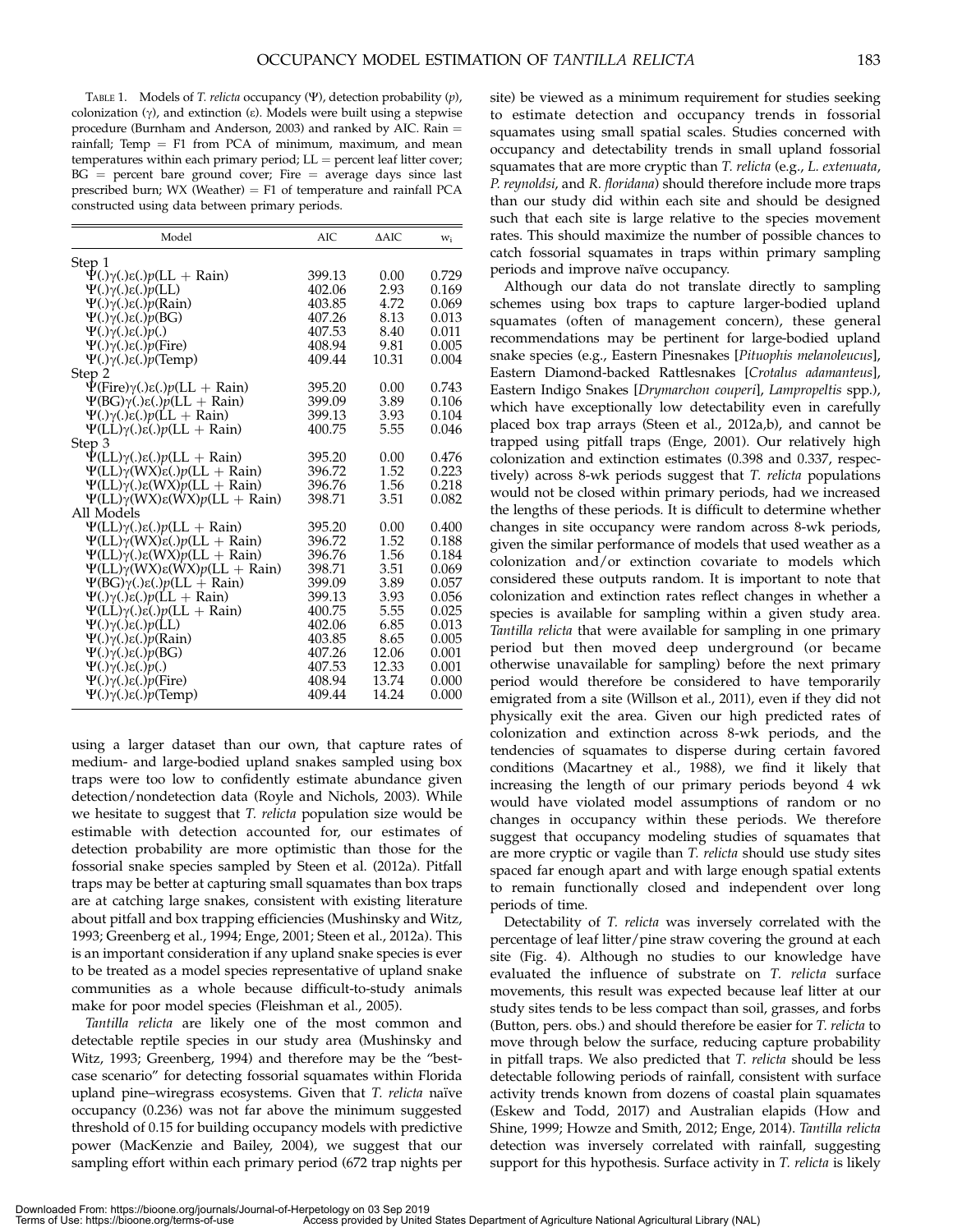

FIG. 4. Influences of rainfall and leaf litter on T. relicta detection probability in Ocala National Forest, USA, taken from the top-performing model. Shaded areas represent 95% CI. Detectability declines as rainfall and percent leaf litter increase.

sparked by similar conditions (absence of precipitation) to those mediating activity in sympatric, heterospecific squamates, lending credibility to future treatment of the T. relicta as a model species. Fossorial invertebrate prey biomass, proximity to the primary breeding season (presumably April–June), and cooccurrence with sympatric squamates may also impact T. relicta surface activity and detectability, though these factors are beyond the scope of this study.

We expected that T. relicta would be more likely to occupy recently burned sites, consistent with other upland squamates. Although top-performing models supported this hypothesis, model fit was rather weak, and the influence of prescribed fire recency was not supported by the data. This was possibly a consequence of the average number of days since the last fire at our study sites exhibiting a highly bimodal distribution (either 410–800 d or >6,000 d prior to z-scaling, capturing the lower and upper ends typical of fire frequency in upland pine– wiregrass sandhills), greatly inflating standard errors for predictions made when prescribed fire recency fell between these values. Alternately, T. relicta may prefer or avoid sites that have experienced a fire more recently than 410 d, which our dataset did not include. Nonetheless, including prescribed fire recency improved model performance and was biologically reasonable. Given that recent fire and other forest management practices that expose relatively intact bare ground tend to benefit many reptile species in xeric Florida uplands (Greenberg, 1994), T. relicta may be an appropriate model species for studying habitat needs of reptiles in these ecosystems. However, our data provide no evidence that T. relicta prefer sites burned more recently than in the past 410 d. Colonization and extinction did not appear related to weather over 8-wk periods. This is likely a product of the small spatial extent of our study sites (Charbonnel et al., 2014) and the relatively narrow windows between primary periods because short-distance, short-interval animal movements are often largely stochastic (Worton, 1987). This reinforces the necessity of long-term ecological studies for detecting long-term changes in site occupancy. Our finding that predicted colonization and extinction rates were similar was expected because the habitats within and immediately adjacent to each study site were similar. Our sites likely fostered similar densities of T. relicta, making weather-driven movement patterns result in roughly equal movement into and out of each site. We find it unlikely that the proximity of our traps to wetlands substantially influenced any of our parameter estimates because we placed encircling trap arrays 20–100 m back from wetland centers in habitats typical of the surrounding uplands.

The exceptionally cryptic habits of fossorial squamates make them notably difficult to study, even for species that are likely common. Our results provide evidence for low detectability of a presumably common species (Mushinsky and Witz, 1993) of fossorial upland snakes in spite of high predicted site occupancy. Difficulties associated with sampling upland fossorial squamates are especially troublesome, given the number of these species that are of management concern, especially in pine–wiregrass sandhills (United States Fish and Wildlife Service List of Threatened and Endangered Species, 2019). Our low detection estimates for T. relicta suggest that significant effort is required for sampling fossorial squamates in these habitats, most of which are more cryptic than our study species. We therefore suggest that our units of effort be viewed as lower limits for the amount of effort necessary to study small-bodied upland fossorial squamates using pitfall traps.

Tantilla relicta detection was inversely correlated with leaf litter cover and rainfall while occupancy was weakly positively correlated with prescribed fire recency. We therefore suggest that T. relicta may be a suitable model species for inferring patterns of habitat and weather-driven occupancy, short-term movement patterns, and detectability across upland fossorial squamate communities. Our finding that T. relicta colonization and extinction rates were relatively high across 8-wk periods at our small-area study sites suggests that future research on fossorial upland squamates should seek to maximize the spatial extent and independence of study sites to increase the duration of functional demographic closure and improve the ease of modeling occupancy and detection trends of these cryptic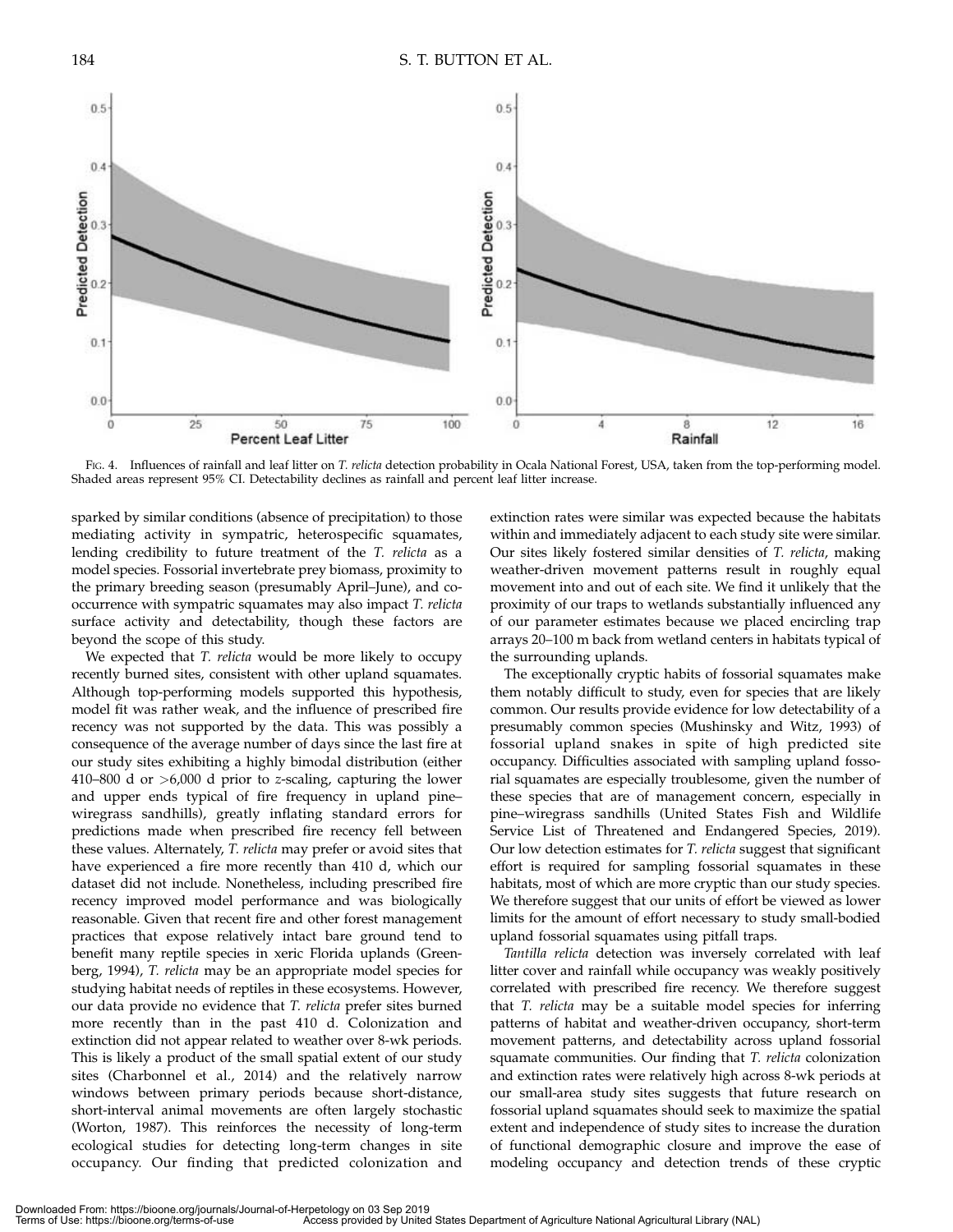species. Such studies might also benefit from considering the potential for prey biomass, reproductive cycles, and the cooccurrence of congeners to influence fossorial squamate detectability and occupancy.

Acknowledgments.—We thank field technicians G. Kamener and C. Hartmann for collecting most of the data used in this paper, along with countless volunteers. We also thank Ocala National Forest staff for helping maintain drift fence arrays by removing fallen trees. This research was approved by the Institutional Animal Care and Use Committee (IACUC; permit no. 004-09WEC) and the Florida Fish and Wildlife Conservation Commission (permit no. LSSC-12-00021A).

## LITERATURE CITED

- AKAIKE, H. 1998. Information theory and an extension of the maximum likelihood principle. Pp. 610–624 in S. Kotz and N. Johnson (eds.), Breakthroughs in Statistics. Springer Science & Business Media, Germany.
- BAILEY, L. L., T. R. SIMONS, AND K. H. POLLOCK. 2004. Estimating site occupancy and species detection probability parameters for terrestrial salamanders. Ecological Applications 14:692–702.
- BARBOUR, R. W., M. J. HARVEY, AND J. W. HARDIN. 1969. Home range, movements, and activity of the eastern worm snake, Carphophis amoenus amoenus. Ecology 50:470–476.
- BRADY, N. C., AND R. R. WEIL. 2008. The Nature and Properties of Soils. Pearson Prentice Hall, USA.
- BURNHAM, K. P., AND D. R. ANDERSON. 2003. Model Selection and Multimodel Inference: A Practical Information-Theoretic Approach. Springer-Verlag, USA.
- CAMPBELL, H. W., AND S. P. CHRISTMAN. 1982. The herpetological components of Florida sandhill and sand pine scrub associations. Herpetological Communities 13:163–171.
- CHARBONNEL, A., F. D'AMICO, A. BESNARD, F. BLANC, L. BUISSON, M. NÉMOZ, AND P. LAFFAILLE. 2014. Spatial replicates as an alternative to temporal replicates for occupancy modelling when surveys are based on linear features of the landscape. Journal of Applied Ecology 51:1425–1433.
- DAUBENMIRE, R. F. 1959. Canopy coverage method of vegetation analysis. Northwest Science 33:43–64.
- DORMANN, C. F., J. M. McPHERSON, M. B. ARAÚJO, R. BIVAND, J. BOLLIGER, G. CARL, R. G DAVIES, A. HIRZEL, W. JETZ, AND W. DANIEL KISSLING. 2007. Methods to account for spatial autocorrelation in the analysis of species distributional data: a review. Ecography 30:609–628.
- DURSO, A. M., J. D. WILLSON, AND C. T. WINNE. 2011. Needles in haystacks: estimating detection probability and occupancy of rare and cryptic snakes. Biological Conservation 144:1508–1515.
- ENGE, K. 2014. Short-tailed snake reproduction. Threatened and Nongame Management Species Annual Report, Florida Fish and Wildlife Conservation Commission, Fish and Wildlife Research Institute, Wildlife Research Laboratory, Gainesville, Florida, USA.
- ENGE, K. M. 2001. The pitfalls of pitfall traps. Journal of Herpetology 35: 467–478.
- ESKEW, E. A., AND B. D. TODD. 2017. Too cold, too wet, too bright, or just right? Environmental predictors of snake movement and activity. Copeia 105:584–591.
- FISKE, I., AND R. CHANDLER. 2011. Unmarked: an R package for fitting hierarchical models of wildlife occurrence and abundance. Journal of Statistical Software 43:1–23.
- FLEISHMAN, E., J. R. THOMSON, R. MAC NALLY, D. D. MURPHY, AND J. P. FAY. 2005. Using indicator species to predict species richness of multiple taxonomic groups. Conservation Biology 19:1125–1137.
- FORD, N. B., V. A. COBB, AND J. STOUT. 1991. Species diversity and seasonal abundance of snakes in a mixed pine–hardwood forest of eastern Texas. Southwestern Naturalist 36:171–177.
- GODLEY, J., S. GONZALEZ, AND M. GONZALEZ. 2008. Stilosoma extenuatum (short-tailed snake). Diet and predation. Herpetological Review 39: 473–474.
- GOOCH, M. M., A. M. HEUPEL, S. J. PRICE, AND M. E. DORCAS. 2006. The effects of survey protocol on detection probabilities and site occupancy estimates of summer breeding anurans. Applied Herpetology 3:129–142.
- GREENBERG, C. H. 1994. Effect of high-intensity wildfire and silvicultural treatments on reptile communities in sand-pine scrub. Conservation Biology 8:1047–1057.
- GREENBERG, C. H., D. G. NEARY, AND L. D. HARRIS. 1994. A comparison of herpetofaunal sampling effectiveness of pitfall, single-ended, and double-ended funnel traps used with drift fences. Journal of Herpetology 28:319–324.
- GREENBERG, C. H., S. GOODRICK, J. D. AUSTIN, AND B. R. PARRESOL. 2015. Hydroregime prediction models for ephemeral groundwater-driven sinkhole wetlands: a planning tool for climate change and amphibian conservation. Wetlands 35:899-911.
- GREENBERG, C. H., S. J. ZARNOCH, AND J. D. AUSTIN. 2017. Weather, hydroregime, and breeding effort influence juvenile recruitment of anurans: implications for climate change. Ecosphere 8:e01789.
- HILL, M. T., AND L. A. FITZGERALD. 2007. Radiotelemetry and Population Monitoring of the Sand Dune Lizards (Sceloporus arenicolus) During the Nesting Season. Wildlife Report to New Mexico Game and Fish Department, USA.
- HOW, R. A., AND R. SHINE. 1999. Ecological traits and conservation biology of five fossorial 'sand-swimming' snake species (Simoselaps: Elapidae) in south-western Australia. Journal of Zoology 249:269–282.
- HOWZE, J. M., AND L. L. SMITH. 2012. Factors influencing eastern kingsnake diel activity. Copeia 2012:460–464.
- HUANG, J., AND E. A. FRIMPONG. 2015. Using historical atlas data to develop high-resolution distribution models of freshwater fishes. PLoS One 10:e0129995.
- LUISELLI, L. 2006. Site occupancy and density of sympatric Gaboon viper (Bitis gabonica) and nose-horned viper (Bitis nasicornis). Journal of Tropical Ecology 22:555–564.
- MACARTNEY, J. M., P. T. GREGORY, AND K. W. LARSEN. 1988. A tabular survey of data on movements and home ranges of snakes. Journal of Herpetology 22:61–73.
- MACKENZIE, D. I., AND L. L. BAILEY. 2004. Assessing the fit of siteoccupancy models. Journal of Agricultural, Biological, and Environmental Statistics 9:300–318.
- MACKENZIE, D. I., J. D. NICHOLS, G. B. LACHMAN, S. DROEGE, J. ANDREW ROYLE, AND C. A. LANGTIMM. 2002. Estimating site occupancy rates when detection probabilities are less than one. Ecology 83:2248–2255.
- MACKENZIE, D. I., J. D. NICHOLS, J. E. HINES, M. G. KNUTSON, AND A. B. FRANKLIN. 2003. Estimating site occupancy, colonization, and local extinction when a species is detected imperfectly. Ecology 84:2200– 2207.
- MCARDLE, B. H. 1990. When are rare species not there? Oikos 57:276–277.
- MCGRATH, T., G. GUILLERA-ARROITA, J. J. LAHOZ-MONFORT, W. OSBORNE, D. HUNTER, AND S. D. SARRE. 2015. Accounting for detectability when surveying for rare or declining reptiles: turning rocks to find the grassland earless dragon in Australia. Biological Conservation 182: 53–62.
- MERTENS, D. 1994. Some aspects of thermoregulation and activity in freeranging grass snakes (Natrix natrix L.). Amphibia-Reptilia 15:322– 326.
- MUSHINSKY, H. R. 1985. Fire and the Florida sandhill herpetofaunal community: with special attention to responses of Cnemidophorus sexlineatus. Herpetologica 41:333–342.
- MUSHINSKY, H. R., AND B. W. WITZ. 1993. Notes on the peninsula crowned snake, Tantilla relicta, in periodically burned habitat. Journal of Herpetology 27:468–470.
- NORDBERG, E. J., AND V. A. COBB. 2017. Body temperatures and winter activity in overwintering timber rattlesnakes (Crotalus horridus) in Tennessee, USA. Herpetological Conservation and Biology 12:606– 615.
- PENMAN, T. D., D. A. PIKE, J. K. WEBB, AND R. SHINE. 2010. Predicting the impact of climate change on Australia's most endangered snake, Hoplocephalus bungaroides. Diversity and Distributions 16:109–118.
- RODDA, G. H., K. DEAN-BRADLEY, E. W. CAMPBELL, T. H. FRITTS, B. LARDNER, A. A. Y. ADAMS, AND R. N. REED. 2015. Stability of detectability over 17 years at a single site and other lizard detection comparisons from Guam. Journal of Herpetology 49:513–521.
- ROYLE, J. A., AND J. D. NICHOLS. 2003. Estimating abundance from repeated presence–absence data or point counts. Ecology 84:777–790.
- STEEN, D. A. 2010. Snakes in the grass: secretive natural histories defy both conventional and progressive statistics. Herpetological Conservation and Biology 5:183–188.
- STEEN, D., C. GUYER, AND L. SMITH. 2012a. Box 9: relative abundance in snakes: a case study. Pp. 287–294 in E. McDiarmid (ed.), Reptile Biodiversity: Standard Methods for Inventory and Monitoring. University of California Press, USA.